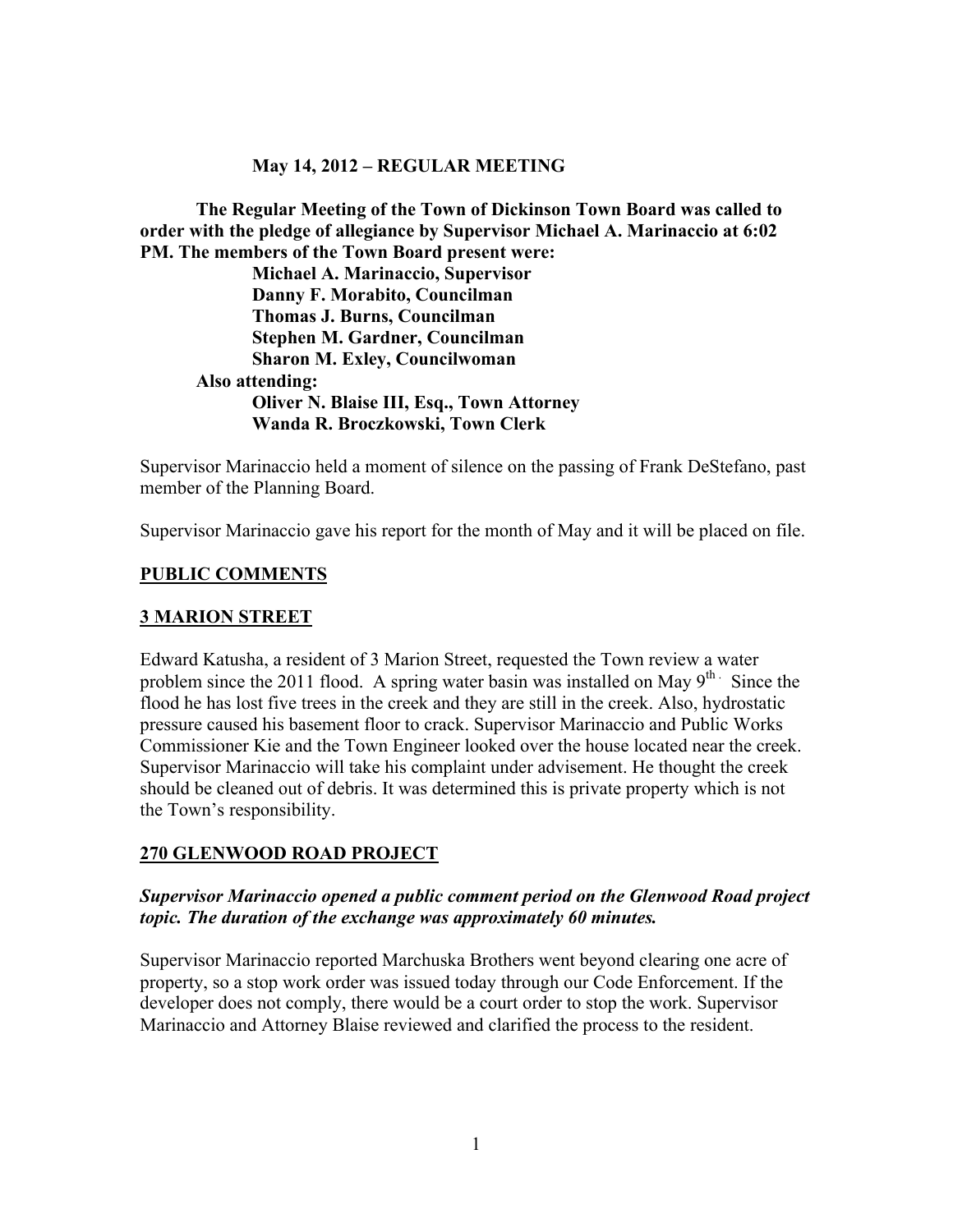Rosie Pudish a resident of Maiden Lane, asked of the Board who decided on the project being considered "educational" project and who agreed with that decision. Attorney Blaise stated it has not been decided yet as the application for the project has not yet been submitted. We need to review the proposed use to see if it is acceptable in the zoned R1 district.

He stated that the Town's zoning laws can be found at www.GeneralCode.com. Ms. Pudish then asked whether there was a conflict of interest concerning the members of the Planning Board who also worked for the IDA. Mr. Marinaccio stated that this issue was being researched. He reiterated that we do not have a proposal or formal site plan for the project, which would require extensive study, including site plans, noise and traffic flow.

Councilwoman Exley reported that she had contacted Patrick Doyle, one of the Planning Board members who works for the IDA, about the project. He informed her that BOCES'current distribution center in an industrial/commercial zone in Conklin. Our Planning and Zoning Boards will review the project if/when it is submitted to the Town. Residents will be notified when such meetings will occur.

The IDA is holding a public hearing on the project at the Town Hall on June  $6<sup>th</sup>$  to look at a PILOT agreement. The IDA Board of Directors would make the decision, of which Mr. Doyle is not a member. The agreement would most likely be for 10 years during which time the taxes would increase to full assessment by the end of the agreement, when the property would be returned to the developer.

The public comment period was closed. At this time the regular meeting was begun.

# **APPROVAL OF MINUTES**

On a motion by Councilman Morabito, seconded by Councilwoman Exley to approve the Work Session April 2, 2012 and Regular Meeting Minutes of April 9, 2012 as presented. All in favor. Vote -5 Ayes, Nays-0.

**ABSTRACT #5–** Abstract Summary of Audited Vouchers for Funds in the amount of \$385,089.97 On Motion from Councilman Gardner, seconded by Councilman Burns to approve. Councilman Burns stated that \$118,000 was for sewer repairs. Vote  $Ayes - 5$ , Nays  $-0$ .

> Supervisor Marinaccio voting Aye Councilman Morabito Aye Councilman Burns voting Aye Councilwoman Exley voting Aye Councilman Gardner voting Aye

Unanimously passed and noted as duly adopted.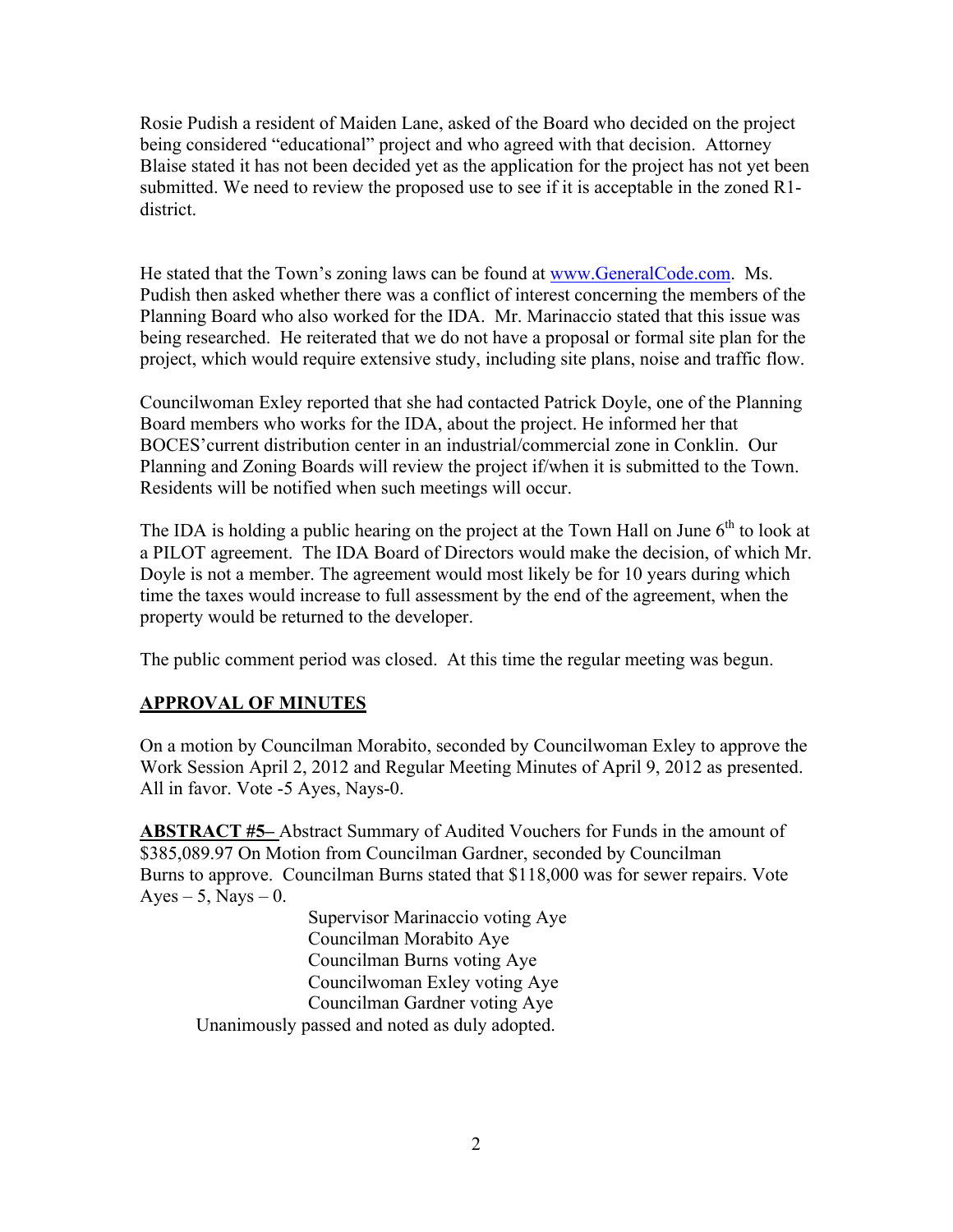## **ATTORNEY**

#### **13 BELLAIR AVENUE**

Regarding the demolition of 13 Bellaire Avenue, we have the contacts finalized going out to LCP and Jennings this week. They would be clear to take the place down in the month of June or July upon the Department of Labor posting approval.

#### **RESOLUTION 2012-25**

The following Resolution was offered by Councilman Morabito, who moved its adoption, seconded by Councilman Burns to wit:

BE IT RESOLVED, by the Town Board of the Town of Dickinson, Broome County, New York as follows:

Adopt revised Investment Policy. See attached resolution. The question of adoption of the foregoing Resolution was duly put to a vote on roll call which resulted as follows: All in favor. Vote  $Ayes - 5$ , Nays  $- 0$ .

> Supervisor Marinaccio voting Aye Councilman Morabito voting Aye Councilman Burns voting Aye Councilwoman Exley voting Aye Councilman Gardner voting Aye

All in favor.

#### **RESOLUTION 2012-26**

The following Resolution was offered by Councilman Morabito, who moved its adoption, seconded by Councilman Burns to wit:

BE IT RESOLVED, by the Town Board of the Town of Dickinson, Broome County, New York as follows:

Schedule public hearing for June 4, 2012 Work Session to modify competitive bidding requirements for condemnation projects. The question of adoption of the foregoing Resolution was duly put to a vote on roll call which resulted as follows: All in favor. Vote  $Ayes - 5$ , Nays  $- 0$ .

> Supervisor Marinaccio voting Aye Councilman Morabito voting Aye Councilman Burns voting Aye Councilwoman Exley voting Aye Councilman Gardner voting Aye

All in favor.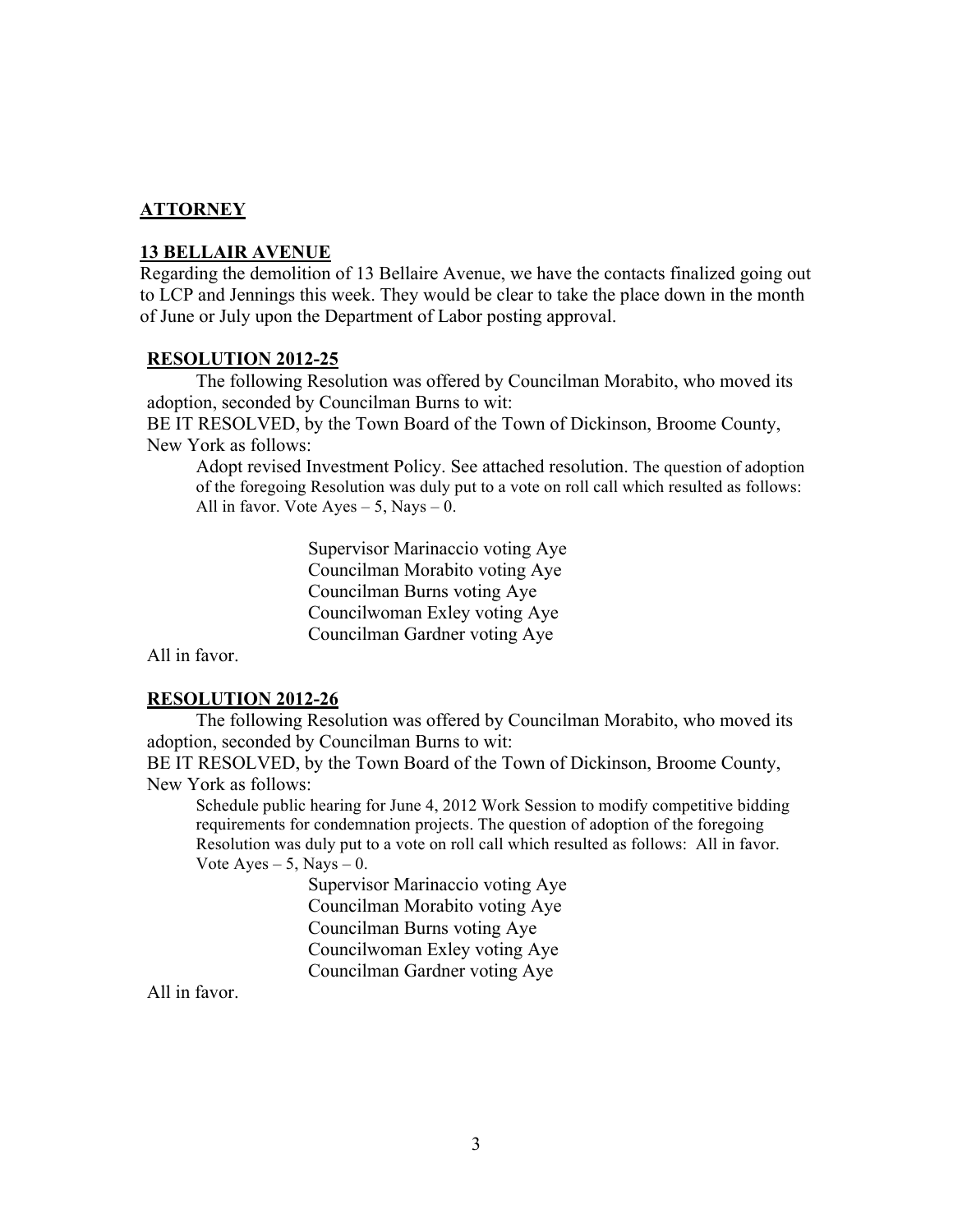# **RESOLUTION 2012-27**

The following Resolution was offered by Councilman Burns, who moved its adoption, seconded by Councilwoman Exley to wit:

BE IT RESOLVED, by the Town Board of the Town of Dickinson, Broome County, New York as follows:

2011 Budget Modifications to be approved by the board to balance the budget. Modifications were presented for the purpose of balancing the budget. The resolution gives permission to allow the Director of Finance to modify the accounts. It was requested to include the document as part of the minutes. The question of adoption of the foregoing Resolution was duly put to a vote on roll call which resulted as follows: All in favor. Vote  $Ayes - 5$ , Nays  $- 0$ .

> Supervisor Marinaccio voting Aye Councilman Morabito voting Aye Councilman Burns voting Aye Councilwoman Exley voting Aye Councilman Gardner voting Aye

All in favor.

# **FLAP GATE STUDY**

Supervisor Marinaccio reviewed the study we are conducting. We hired a professional engineer, Rock Woidt, to review the Chenango Shores area, where the pipe flows under Route 81 and empties into the river near Otsiningo Park.

At this time Edward Katusha of 3 Marion Street requested we look at his property for a similar situation to install a backflow valve. Supervisor Marinaccio agreed for us to look at this.